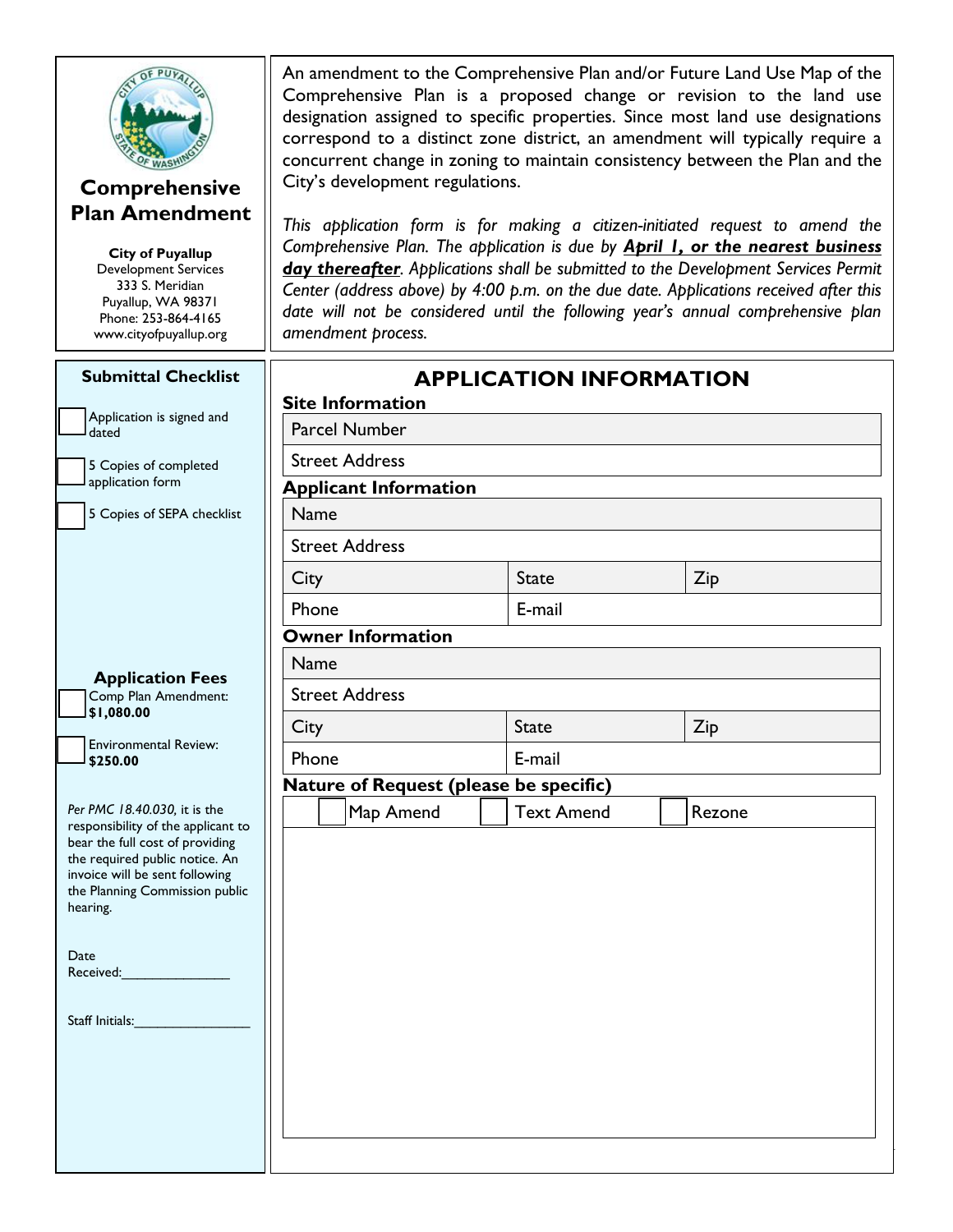*Complete all blanks in Sections 1, 2, and 3 of the application form. If a zone change is requested as a part of this comprehensive plan amendment, please also fill out Section 4. Applications affecting multiple parcels must submit a completed and signed Section 5 for each parcel affected by the proposal. A letter or report will not be accepted in lieu of this application. However, additional reports, photos, etc., may be submitted as supporting documentation.*

# **SITE SPECIFIC AMENDMENT PROPOSAL**

**NOTE:** If there are multiple property owners associated with this proposal, please submit a completed and signed copy of the last page of this application for each parcel affected. In order to be considered a complete application, both the property owner and the applicant (if not the property owner) must sign where indicated.

Street Address of Site

Legal Description of the Affected Parcel(s)

Pierce County Tax Parcel Number(s)

Total Acreage or Square Footage of Parcel(s)

Current Use of the Property (describe what buildings/business are located on the site)

Describe the Land Uses Surrounding the Site of the Proposed Amendment

Current Comprehensive Plan designation(s)

Desired Comprehensive Plan designation(s)

Current Zoning of affected Parcel(s)

Desired Zoning

#### **Attach a Map of the Site that Includes Adjacent Street Names**

*(NOTE: If a change in zoning is sought, an environmental checklist must be completed and turned in with this application --- \$250.00 filing fee).*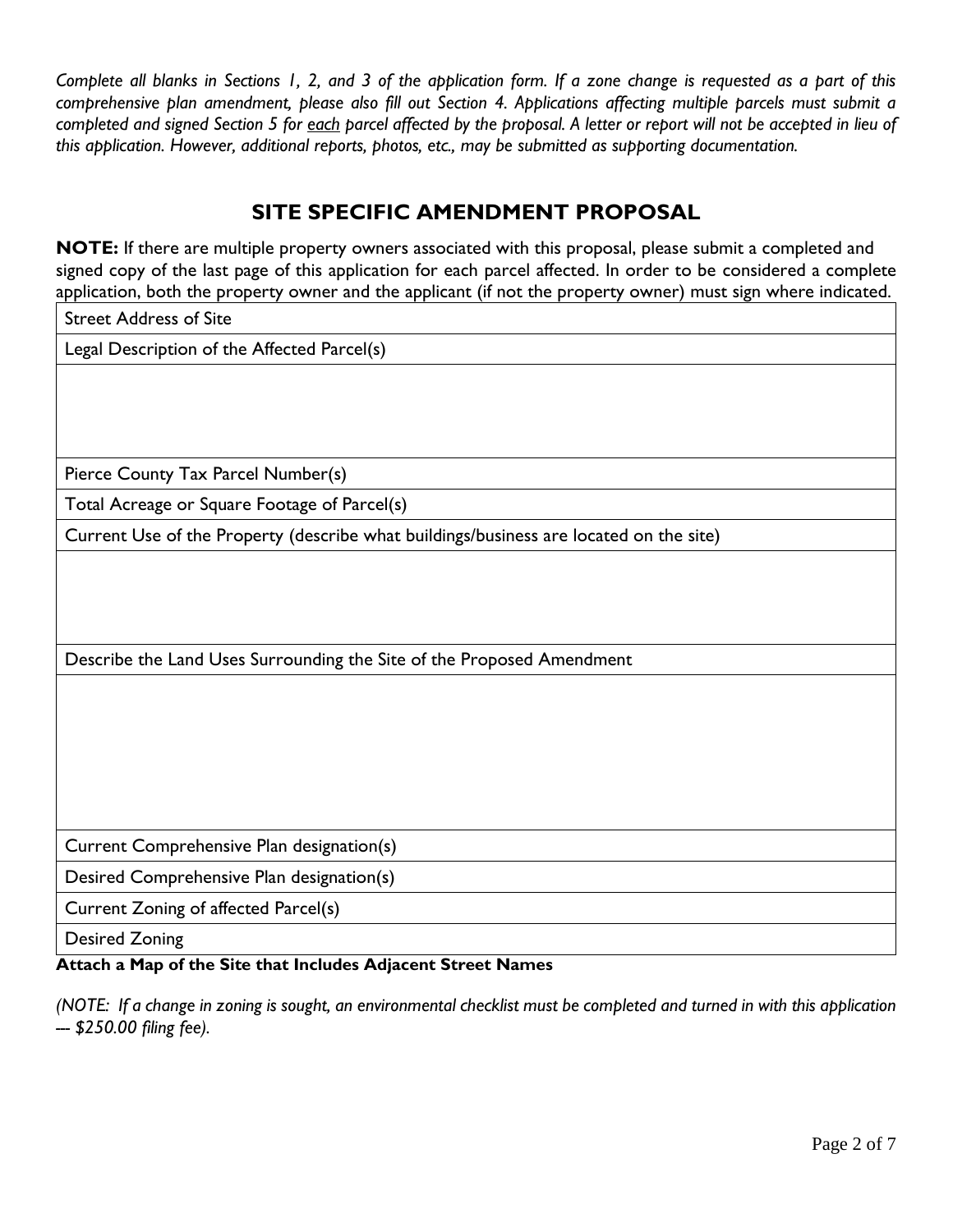| <b>AVAILABILITY OF SERVICE</b>                |      |  |                     |  |              |
|-----------------------------------------------|------|--|---------------------|--|--------------|
| The site is currently served by (check one)   |      |  | sewer               |  | septic       |
| The site is currently served by a (check one) |      |  | public water system |  | well         |
| <b>Water Purveyor</b>                         |      |  |                     |  |              |
| The site is located on a (check one)          |      |  | public road         |  | private road |
| Name of road                                  |      |  |                     |  |              |
| Fire District No                              | Name |  |                     |  |              |

#### **CRITICAL AREA IDENTIFICATION**

The purpose of this section is to determine if a critical area report is required due to the development site being on or near any critical areas. All critical areas identified, and their associated buffers must be shown on the title and map.

| Based on the applicant's knowledge and research of the project site, please select any of the critical areas listed<br>below that are located on or within 300 feet of the property boundaries. |                                  |                              |  |
|-------------------------------------------------------------------------------------------------------------------------------------------------------------------------------------------------|----------------------------------|------------------------------|--|
| Wetlands                                                                                                                                                                                        | <b>Wellhead Protection Area</b>  | <b>Aquifer Recharge Area</b> |  |
| Lakes/Ponds                                                                                                                                                                                     | <b>Habitat Corridor</b>          | <b>Flood Zone</b>            |  |
| <b>Streams/Creeks</b>                                                                                                                                                                           | <b>Habitat Conservation Area</b> | <b>Flood Classification:</b> |  |
|                                                                                                                                                                                                 |                                  |                              |  |
| <b>Puyallup River Shoreline</b>                                                                                                                                                                 | <b>Clarks Creek Shoreline</b>    | <b>Geologic Hazard Areas</b> |  |
| Shoreline Classification:                                                                                                                                                                       | <b>Shoreline Classification:</b> | <b>Volcanic Hazard Areas</b> |  |
| Conservancy                                                                                                                                                                                     | Conservancy                      | <b>Slopes 0% - 15%</b>       |  |
| Rural                                                                                                                                                                                           | Rural                            | Slopes 16% - 39%             |  |
| Urban                                                                                                                                                                                           | Urban                            | <b>Slopes 40% or Greater</b> |  |

Please describe the critical areas checked above and their location in relation to the proposed development. Please show their location on any plans to be submitted.

Do you know of any present or past critical area studies that have been conducted for critical areas on-site or adjacent to the site? Please describe below; including their date, scope, conclusions, and parcels they included.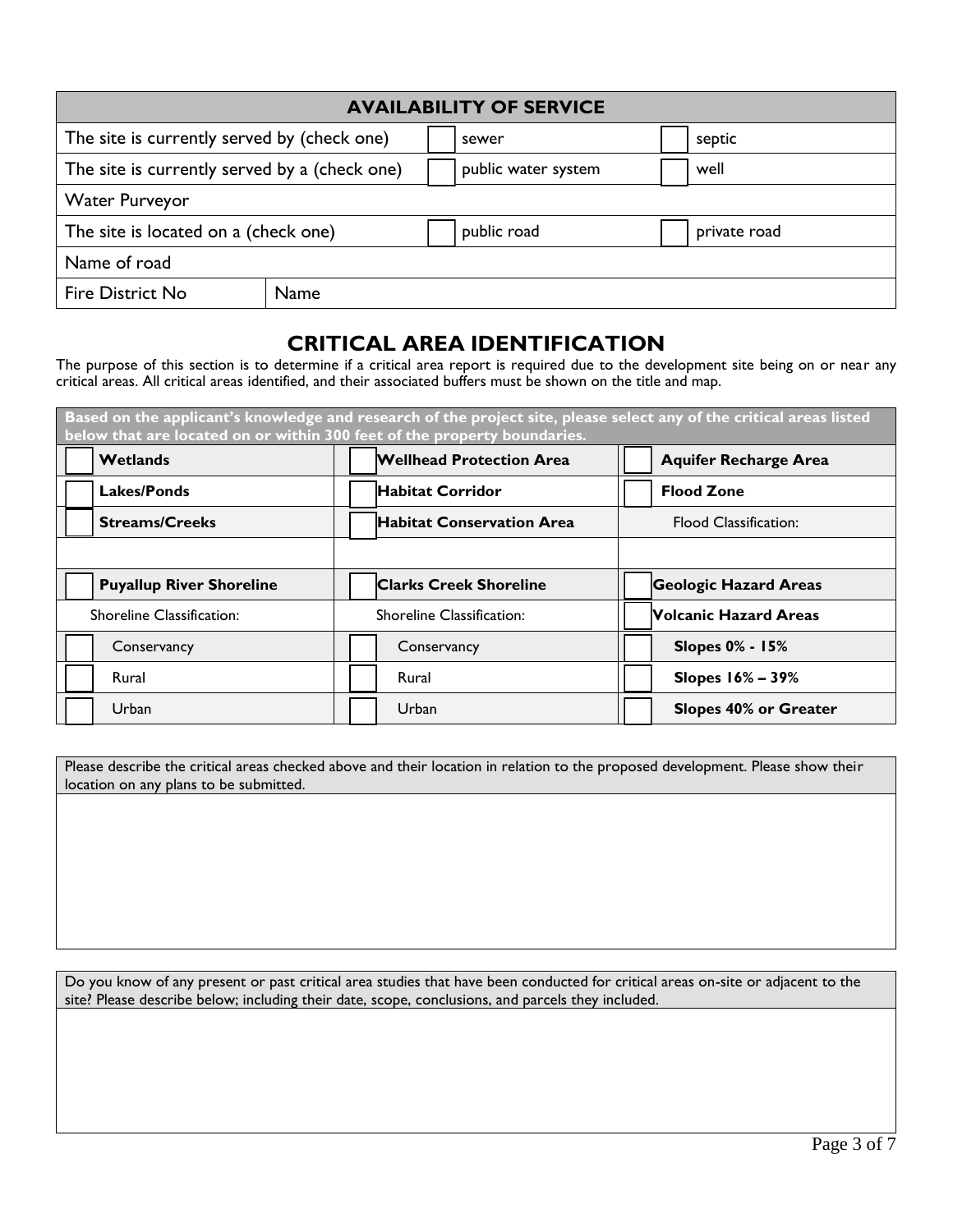Do you know if any critical areas have been placed inside a tract or a protection easement that is recorded on the title or plat for this site or any adjacent site? Please describe below, including name of tract or easement, location, and Puyallup permit number or recording number.

## **PROPOSED AMENDMENT**

General description of proposal

Description of the specific reason(s) for proposing this amendment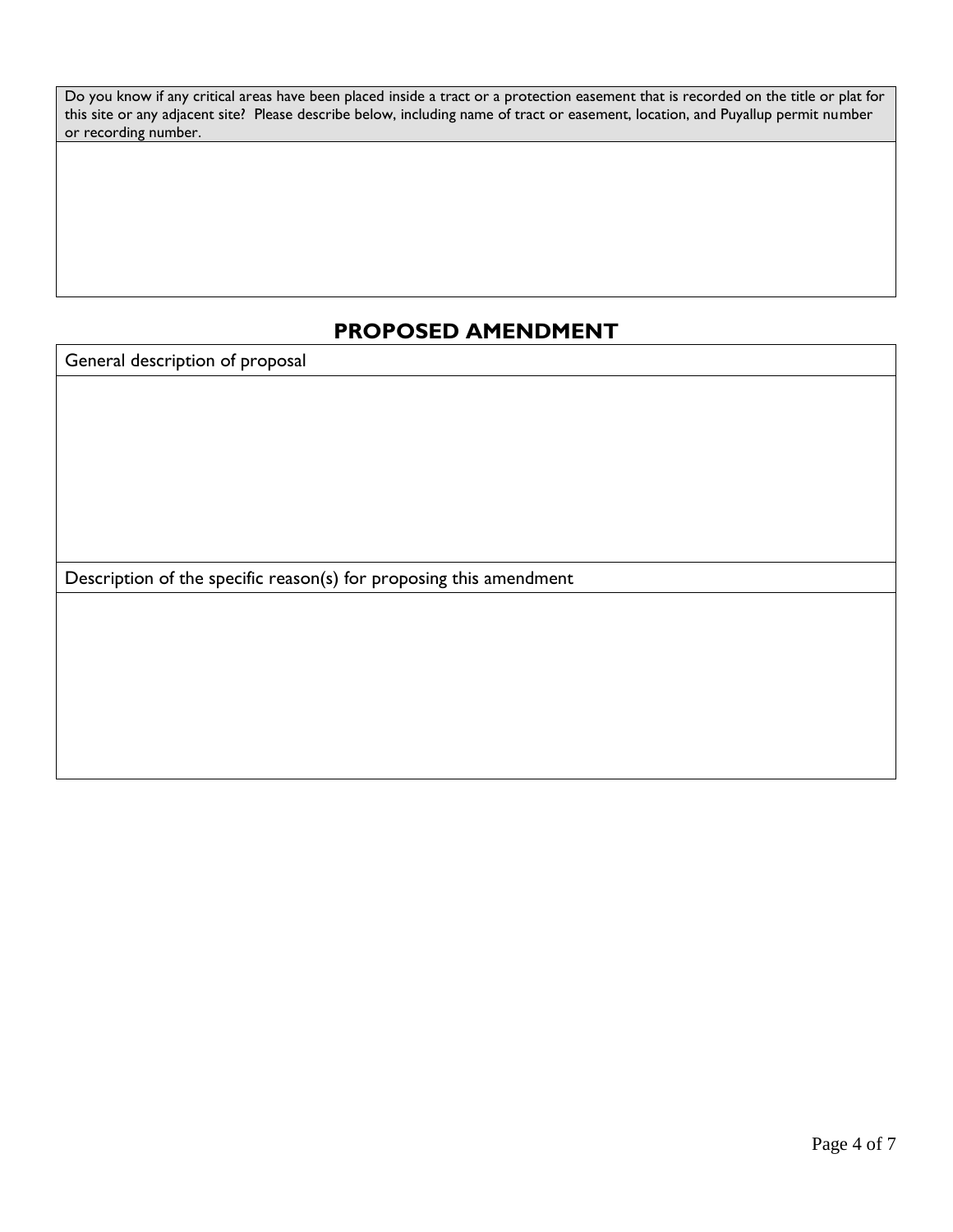### **REVIEW CRITERIA – Comprehensive Plan Amendment**

The Puyallup Comprehensive Plan was developed and adopted after significant study and public participation and for this reason, the principles, goals, objectives and policies contained therein are granted substantial weight when considering any proposed amendment. Therefore, as noted in PMC 18.40.071, the burden of proof for justifying a proposed amendment rests with the applicant. The adopted Comprehensive Plan is available for review on the planning page of the City's website [\(http://www.cityofpuyallup.org/\)](http://www.cityofpuyallup.org/).

*In order to support your request, please answer the following:*

| Please describe how the proposed change will further, and be consistent with, the goals, objectives, and policies of<br>a)<br>the comprehensive plan.                             |  |  |
|-----------------------------------------------------------------------------------------------------------------------------------------------------------------------------------|--|--|
|                                                                                                                                                                                   |  |  |
|                                                                                                                                                                                   |  |  |
|                                                                                                                                                                                   |  |  |
|                                                                                                                                                                                   |  |  |
|                                                                                                                                                                                   |  |  |
|                                                                                                                                                                                   |  |  |
| If the proposed amendment is to change the land use designation of a specific property on future land use map, the applicant<br>must demonstrate either of the following (b or c) |  |  |
| The current land use designation was 1) made in error or 2) due to an oversight.<br>b)                                                                                            |  |  |
|                                                                                                                                                                                   |  |  |
|                                                                                                                                                                                   |  |  |
|                                                                                                                                                                                   |  |  |
|                                                                                                                                                                                   |  |  |
|                                                                                                                                                                                   |  |  |
|                                                                                                                                                                                   |  |  |
| There has been a change in conditions since the current land use designation was established.<br>C)                                                                               |  |  |
|                                                                                                                                                                                   |  |  |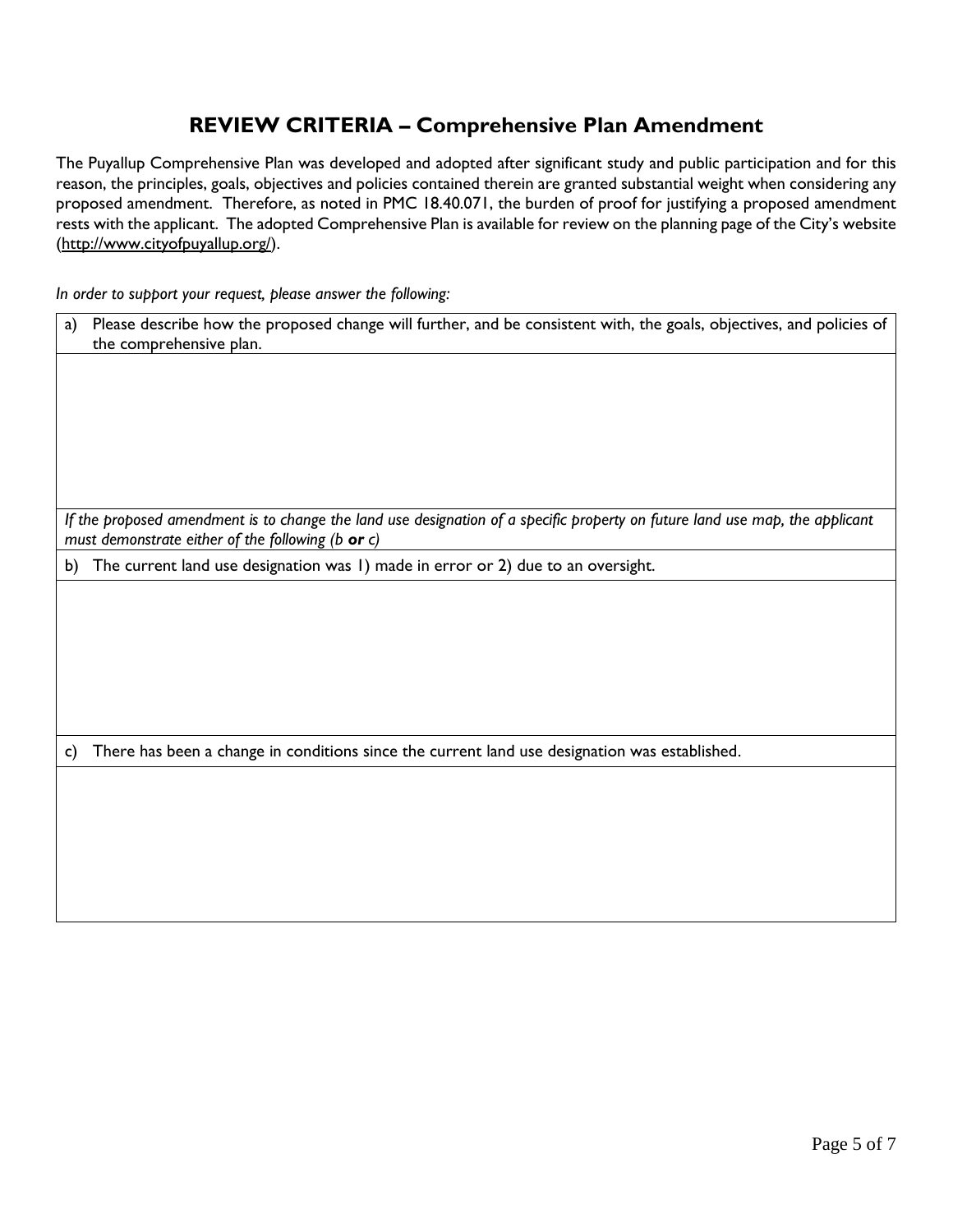#### **REVIEW CRITERIA – Associated Rezone Request**

*NOTE: If no zone change is sought, this section may be left blank. If a change in zoning is sought, an environmental checklist must be completed and turned in with this application -- \$250.00 filing fee.* 

As described by PMC 20.90, the zoning of properties proposed for annexation to the city and area-wide rezones considered as part of a city-initiated planning program are legislative actions and shall be considered by the city council following review and recommendation by the planning commission. Each determination granting a rezone shall be supported by written findings and conclusions showing specifically wherein all of the following conditions exist

| a) | How is the proposed zoning amendment to the zoning map consistent with the goals, objectives and<br>policies of the comprehensive plan?                                                                                                                                                                                                    |
|----|--------------------------------------------------------------------------------------------------------------------------------------------------------------------------------------------------------------------------------------------------------------------------------------------------------------------------------------------|
|    |                                                                                                                                                                                                                                                                                                                                            |
|    |                                                                                                                                                                                                                                                                                                                                            |
|    |                                                                                                                                                                                                                                                                                                                                            |
|    |                                                                                                                                                                                                                                                                                                                                            |
|    |                                                                                                                                                                                                                                                                                                                                            |
| b) | How is the proposed zoning amendment to the zoning map consistent with the scope and purpose of the City<br>zoning code (PMC 20.05.005) to protect, promote and enhance the public safety, healthy and general welfare, and<br>the description and purpose of the zone classification applied for?                                         |
|    |                                                                                                                                                                                                                                                                                                                                            |
|    |                                                                                                                                                                                                                                                                                                                                            |
|    |                                                                                                                                                                                                                                                                                                                                            |
|    |                                                                                                                                                                                                                                                                                                                                            |
|    | How have conditions changed since the previous zoning became effective to warrant the proposed amendment to                                                                                                                                                                                                                                |
| C) |                                                                                                                                                                                                                                                                                                                                            |
|    | the zoning map?                                                                                                                                                                                                                                                                                                                            |
|    |                                                                                                                                                                                                                                                                                                                                            |
|    |                                                                                                                                                                                                                                                                                                                                            |
|    |                                                                                                                                                                                                                                                                                                                                            |
|    |                                                                                                                                                                                                                                                                                                                                            |
|    |                                                                                                                                                                                                                                                                                                                                            |
|    | d) How is the proposed amendment to the zoning map in the interest of furtherance of the public health, safety,<br>comfort, convenience and general welfare, and how will the proposed amendment to the zoning map not<br>adversely affect the surrounding neighborhood, nor be injurious to other properties in the vicinity in which the |
|    | subject property is located?                                                                                                                                                                                                                                                                                                               |
|    |                                                                                                                                                                                                                                                                                                                                            |
|    |                                                                                                                                                                                                                                                                                                                                            |
|    |                                                                                                                                                                                                                                                                                                                                            |